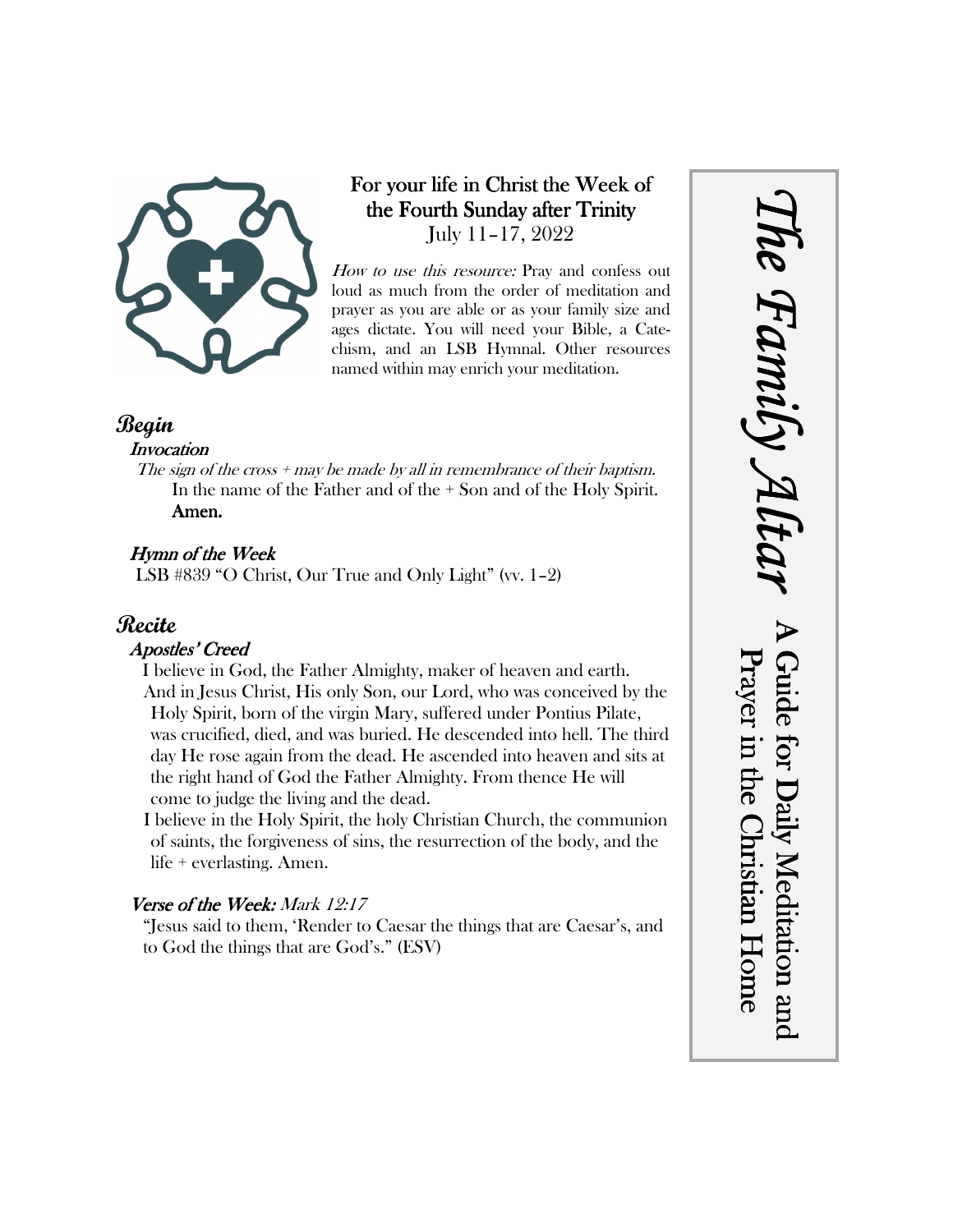# **Meditate**

|                | Mon.   | Tues.  | Wed.   | Thurs. | Fri. | Sat. | Sun. |
|----------------|--------|--------|--------|--------|------|------|------|
| <b>Morning</b> | 22     | 26, 27 | 30     | 32     | 33   | 35   | 37   |
| Evening        | 23, 24 | 25     | 28, 29 | 31     | 34   | 36   | 38   |

Psalm: 60-Day Psalm Schedule

### Daily Bible Stories

| Day             | <b>Week 45: New Testament Stories</b>                |  |  |
|-----------------|------------------------------------------------------|--|--|
| Monday          | The Parable of the Rich Fool - Luke 12:13-34         |  |  |
| Tuesday         | The Faithful Servant – Luke 12:35–48                 |  |  |
| Wednesday       | Christ Brings Division and Suffering - Luke 12:49-59 |  |  |
| <b>Thursday</b> | The Parable of the Barren Fig Tree - Luke 13:1-9     |  |  |
| Friday          | A Woman Is Healed on the Sabbath - Luke 13:10-17     |  |  |
| Saturday        | Look Ahead to Sunday's Readings (see last page)      |  |  |
| Sunday          | <b>Attend Divine Service</b>                         |  |  |

## Daily Lectionary Readings

| July 11 | Judg 6:25-40, Acts 15:6-21    |
|---------|-------------------------------|
| July 12 | Judg 7:1-23, Gal 1:1-24       |
|         | Judg 7:24-12:15               |
| July 13 | Judg 13:1-25, Gal 2:1-21      |
|         | <i>Ruth 1:1-4:22</i>          |
| July 14 | Judg $14:1-20$ , Gal $3:1-22$ |
| July 15 | Judg 15:1-16:3, Gal 3:23-4:11 |
| July 16 | Judg 16:4-30, Gal 4:12-31     |
|         | Judg 17:1-21:25               |
| July 17 | 1 Sam 1:1-20, Gal $5:1-26$    |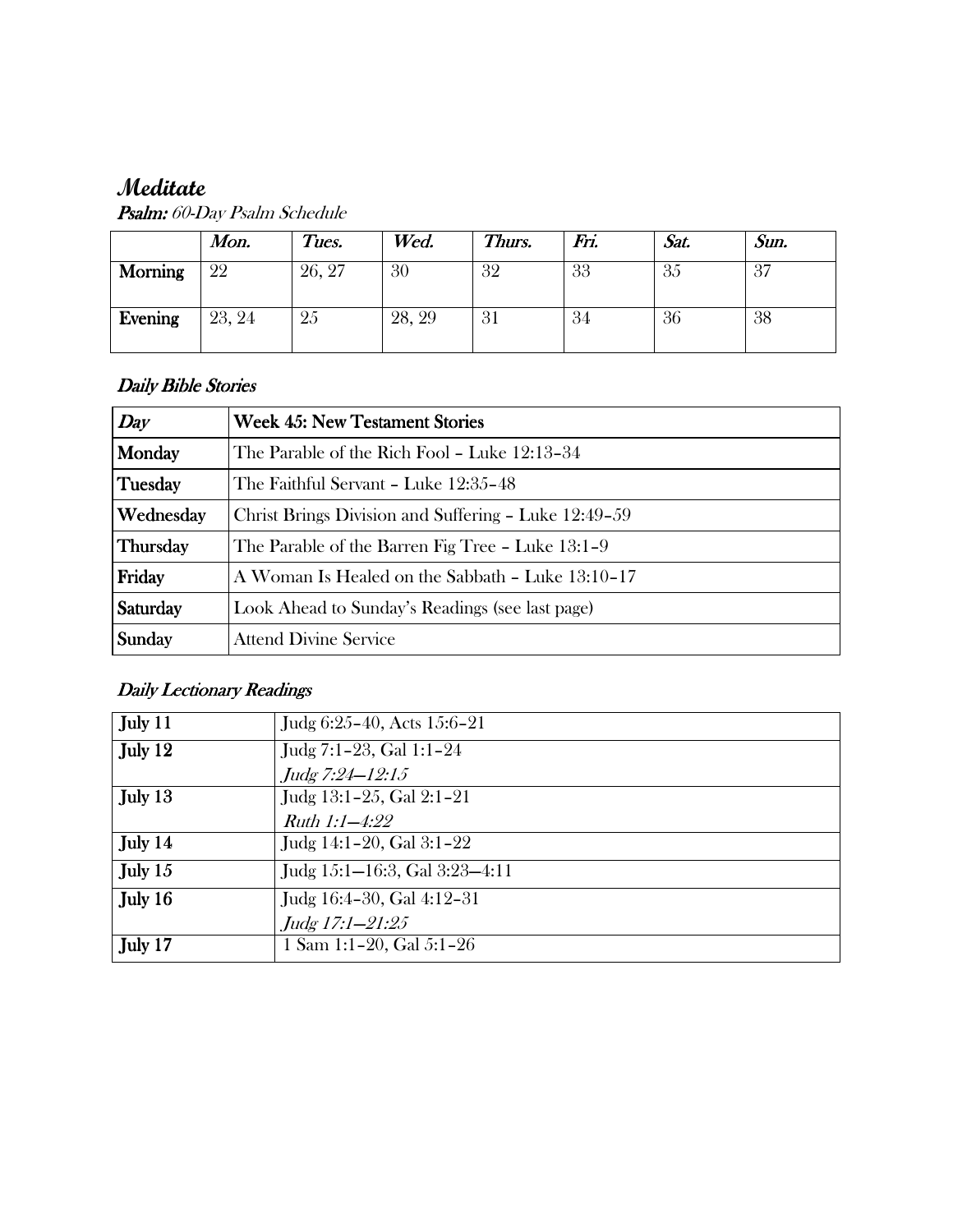## **Study**

### The Catechism

Participants may choose to study the catechism at their own pace or follow along with the selected portion of the catechism for the week.

#### Table of Duties: Of Civil Government

#### Catechism In-Depth

1991 Catechism: Pages #36–37 2017 Catechism: Page #34



## **Pray**

Kyrie Lord, have mercy. Christ, have mercy. Lord, have mercy.

### Lord's Prayer

#### Collect for the Week:

O Lord, grant that the course of this world may be so peaceably ordered by Your governance that Your Church may joyfully serve You in all godly quietness; through Jesus Christ, our Lord, who lives and reigns with You and the Holy Spirit, one God, now and forever. Amen.

#### Daily Themes for Prayer

 Monday: Monday: Pray for faith to live in the promises of Holy Baptism; for one's calling and daily work; for the unemployed; for the salvation and well-being of our neighbors; for schools, colleges, and seminaries; for good government and for peace. Tuesday: Pray for deliverance against temptation and evil; for the addicted and despairing, the tortured and oppressed; for those struggling with besetting sins. Wednesday: Pray for marriage and family, that husbands and wives, parents and children live in ordered harmony according to the Word of God; for parents who must raise children alone; for our communities and neighborhoods. **Thursday:** Pray for the Church and her pastors; for teachers, deacons, deaconesses, and other church workers; for missionaries and for all who serve the Church; for fruitful and salutary use of the blessed sacrament of Christ's body and blood. **Friday:** Pray for the preaching of the holy cross of our Lord Jesus Christ and for the spread of His knowledge throughout the whole world; for the persecuted and oppressed; for the sick and dying. **Saturday:** Pray for faithfulness to the end; for the renewal of those who are withering in the faith or have fallen away; for receptive hearts and minds to God's Word on the Lord's Day; for pastors and people as they prepare to administer and receive Christ's holy gifts. **Sunday:** Pray for the joy of the resurrection among us; for the fruit of faith nourished by the Word and Sacraments.

Morning or Evening Prayer from the Catechism